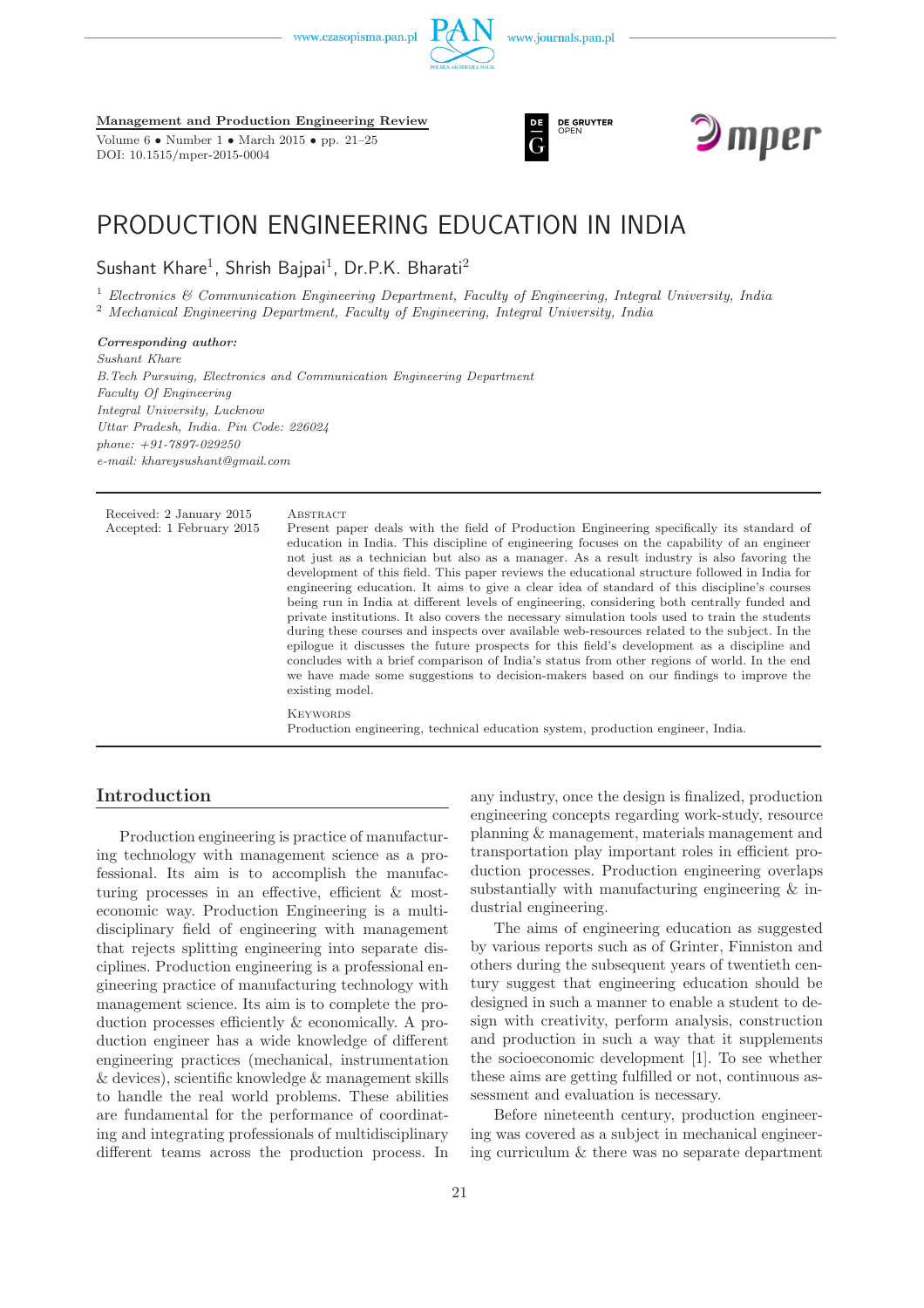

#### *Management and Production Engineering Review*

or specialized program for that. Production engineering got attention in Second World War when its principles were used in the manufacturing of fighter planes in USA. After 1950, due to rapid development of industry in many countries, there was a great need of professional production engineer, who can drive the production in a smoothest way. Initially, production engineering ran as a subject "production technology" for mechanical engineering or physics with material specialization students and after that it was included as an independent engineering discipline across the globe in different technical institutes.

India is the seventh largest country in world by area & second largest county by population with biggest population of young people in the world. But, what matters the most is that it has one of the largest number of engineering students in the world. The quality of engineering education in the IITs is considered to be at par with world's top technical universities [2]. Since independence of India, industrialization process started through Public Sector Units (PSU), manufacturing sector got accelerated and there was a great demand of skilled production engineers across the industry. Indian government has launched a program "Make in India" as a call for world's leading manufacturers to set up their units in India. As manufacturing activities play a vital role in the development of the country, India envisaged the need for trained manpower in manufacturing sector to tackle the requirement generated by such initiatives. A proper educational system not only supports the financial structure but also ensures sustainable development [3]. In the subsequent sections we will shed light on the technical education system followed in India.

Present paper is divided into three parts; first we have discussed about the production engineering education in India at diploma, undergraduate, postgraduate, doctoral & post doctoral level, then future scope of production engineering in different industry with the employment of production engineers and at last conclusion of production engineering education in India.

# **Production engineering in India**

### **Basic structure of engineering education in India**

India has a good number of engineering educational institutes with technical polytechnics, which provides undergraduate degree in 45 major engineer-

ing disciplines & around 60 major polytechnic courses. Admission in polytechnic course is done by state level test, conducted by the state government technical department in India. Admission in UG programs in technical institutions in India is done by JEE (Joint Entrance Examination), conduct by CB-SE for Indian Institute of Technology (IIT), National Institute of Technology (NIT), Indian Institute of Information Technology (IIIT), with some other technical dream universities & institutions. State level entrance exams for UG admission has been conducted by state government technical department for technical institutes govern by state government of that state. Private technical institutions generally used the merit of these two exams for UG admission in their campuses, but some also take their own entrance examination. Admission to PG course in technical institutions is done through GATE (Graduate Aptitude Test in Engineering) conducted by any one Indian Institute of Technology. Some institutes take their own test and interview, after short listing the candidates with valid GATE score. Doctoral admission is done by respective department of the institute, which conduct test (based on specialization or field chosen by candidate) followed by interview. Postdoctoral admission is done through interview only base on research proposal submitted by candidate.

Polytechnic course has around 25–30 theory courses and 6–10 practical courses. Undergraduate level course B.E./B. Tech. is of four year or three years (for diploma holders), eight semester or six semester having 25–35 theory courses with 15–25 laboratory course along with the final year major project. Postgraduate level course M.E. /M. Tech. is of two year having four semesters consisting of 10 theory & 2 laboratory courses with the final semester completely dedicated to their disquisition in their specific chosen field. Apart from this, MS degree program is also offered by some technical institutions which. MS programs are more focused towards real time research. Doctoral degree offered by established technical institutions in full time or part time research mode in which candidate have to complete course work consist of 2–4 subjects according to his research topic approved by his guide. Scholarship is provided by some funding agency to the doctoral students who register as full time research scholar. Post doctoral is offered by few top institutions which focus on practical problem of real world & associated to the any industry specific. Dual degree programs  $(UG<sup>1</sup>$  with PG<sup>2</sup> & PG with Doctoral) also offered by some technical institutions in India [4–14].

 $1$ UG – Undergraduate.

 $\rm{^22PG}$  – Postgraduate.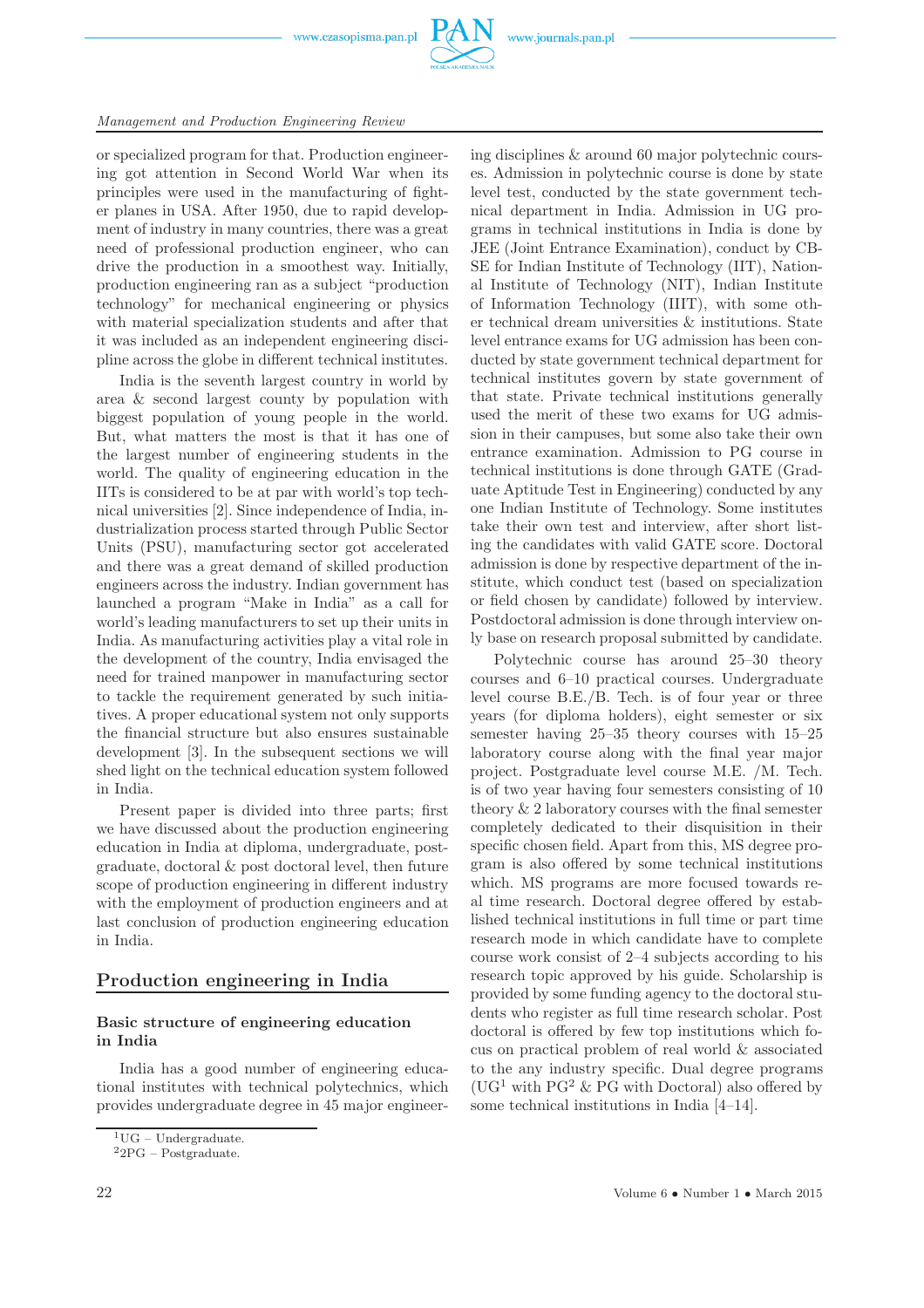# **Specifics of production engineering**

Production engineering as a subject "Production Technology" got stated in Mechanical engineering department in many technical institutes as optional subject but due to its potency power in different industries, it was started as engineering discipline. After independence of India, first dedicated department of "Production Engineering" was established at Veermata Jijabai Technological Institute (Formally Victoria Jubilee Technical Institute), Mumbai in 1959 to conduct part time course leading to postgraduate diploma in production engineering for nearby industries. After that "Department of Production Engineering" opened at Birla Institute of Technology 1964 to fulfill the demand of skill trained engineers in nearby eastern India industrial hubs. "Production and Industrial Technology" department established at PEC Chandigarh in the year 1967 who offered UG engineering degree in "Production and Industrial Technology" for northern India. Production Engineering as independent engineering disciple established at PSG College of Technology in 1975. Many technical institutions in India offer "Production Engineering" as UG degree course under the mechanical engineering department or industrial engineering department. Today, many NITs have a separate department for the production engineering.

#### **At Diploma-level**

Diploma courses in production engineering offered by few polytechnics across India. In diploma, production engineering has common subjects with mechanical & electrical engineering with basic science subjects. AICTE (All India Council for Technical Education) has approved and given a model for diploma level courses on production engineering.

#### **At Undergraduate level**

At UG level (B.E./B. Tech) there are about 8-10 core subjects which are directly associated with production engineering, rest of them are related to materials engineering, mechanical engineering, electrical engineering, management & couple of interdisciplinary courses. Lab work is done in the field of Welding, Casting, Mechatronics, Instrumentation, Simulation, Composite materials & Operations Management. UG curriculum includes a major project which is done in the final semester on the field robotics, machine design, instrumentation, welding, control engineering, casting etc. The UG course of production engineering at NIT Trichy has laid out a proper format which includes appropriate courses from electronics, electrical and mechanical engineering & other departments [5].

Post graduation course in production engineering is offered by few technical institutions in which student have to complete the theory & practical course with the dissertation. Major theoretical topics studied under it include linear control theory, Facility Planning & Design, Metal Forming Technology, Optimization Techniques, and Foundry Technology etc. Students have to defend his/her dissertation before an audience which includes an examiner from another institution in India. Doctoral research in production engineering is done in the field of design, manufacturing, work design & ergonomics, total quality management, machining, welding, casting, value engineering, resource management etc. At doctoral level, students do theoretical or real issue analysis for their doctoral thesis. Some research projects funded by funding agency may form a part in their research work.

Post doctoral level research in Production Engineering is not offered by any institutions in India.

Figures 1 and 2 gives the overall statistics of Production Engineering (UG and PG) in Indian Institutes of Technology (all sixteen).



Fig. 2. Production Engineering (PG) at IITs.

### **A note on literature**

Due to the nature of work, many subjects took by students during undergraduate course of production engineering are same as those took by mechanical undergraduate students. As a result, there are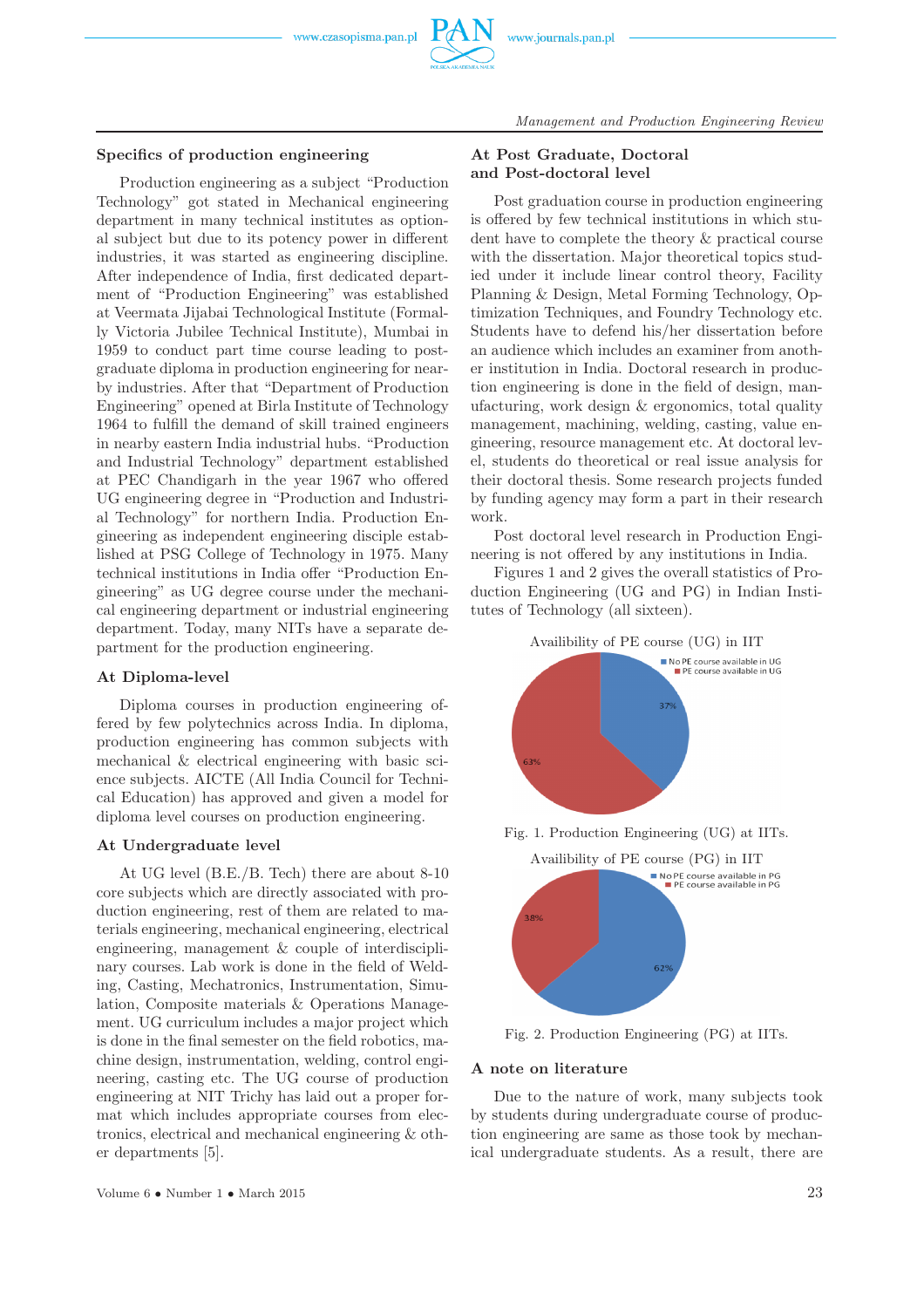www.czasopisma.pan.pl



#### *Management and Production Engineering Review*

plenty of books available on the subjects taught during the course. For subjects such as applied electronics, applied electrical and other courses related to electrical or electronics technology many standard texts from internationally renowned authors such as R.L. Boylestad, Louis Nashelsky, and Adel S. Sedra are available and generally preferred. However, texts from Indian authors such as Ramakant A. Gayakwad, D. Roy Chaudhary and J.B. Gupta are also used as textbooks for such subjects [7]. While for subjects who have mechanical engineering roots like thermal engineering, strength of materials and other such subjects; various Indian authors have contributed. Some notable works are of S. Ramamurtham, V. Ganesan etc [8, 9]. Some authors who have contributed specifically to the field of production technology are K.C. Jain, Groover, and P.C. Sharma etc.

#### **Available simulation tools and web-resources**

MATLAB, NI-LabVIEW, Mathematica are the major simulation tool used for solving mathematical computation problems. Scilab, GNU Octave, Maxima, Freemat and R are some open source tools useful for solving mathematical computation problems. An appreciable effort from Indian government's Ministry of Human Resource and Development (MHRD) the online dissemination of knowledge for free in form of video lecture courses and assignments under the program known as NPTEL [10]. There are several courses which are useful for both production and mechanical engineering are already uploaded on this website such courses on Manufacturing Processes, Planning and Control [11, 12]. But as we move forward there is a need of introducing courses targeted for Production engineering.

The Shodhganga at INFLIBNET is set-up using open source digital repository software called DSpace developed by MIT (Massachusetts Institute of Technology) in partnership between Hewlett-Packard. The DSpace uses internationally recognized protocols and interoperability standards. Shodhganga provides a platform for research scholars to deposit their Ph.D. theses and make it available to the entire scholarly community in open access. The repository has the ability to capture, index, store, disseminate and preserve ETDs (Electronic Theses and Dissertations) submitted by the researchers [12].

# **Future scope of production engineering**

There is no such industry in the world that does not require production engineering. The most common trend is that students pursuing graduation go

for some job provided by software industries so as to earn their livelihood. Post graduate students are keener to their academics or are interested in further research in same institute or other higher doctoral based institutes.

No direct provisions as production engineering are made in the curriculum of Indian Engineering Services (IES); students enrolled in production engineering have to fulfil the norms through the mechanical engineering course. People are hired as mechanical engineers, rather than production engineers at various Public Sector Units. Jobs for a production engineer are available under the field of mechanical engineering at both central & state level government. Doctoral students are hired by various organizations such as Defense Research Development Organization, Indian Space Research Organization, Atomic Energy Department of India, Private Research Firms and many more. Many research scholars get employment as the teaching staff in various technical institutions& polytechnics. Due to less amount of simulation labs & online labs, there is no or very slight collaboration among the different institutions across the India.

Success of Chandrayaan-I, Mangalyaan (Mars Orbiter Mission) & various other projects under the ISRO has motivated the organization for other future launches which requires high level of expertise in the production of different parts which will demand for new skilled production engineers. A short time ago, the Indian government inculcate the FDI in defense sector due to which people not belonging to India will migrate and setup new industries in India. This will in turn necessitate the production engineers.

# **Conclusions**

Production Engineering is the most necessary field of engineering for the proper development of industries in any developing or developed nation. As the time is passing more & more students are getting motivated to get them enrolled to the courses offered across the India. Production Engineering itself is a big discipline of engineering and many fields run together inside it, so it is necessary to bifurcate it into different kinds of specialization so that students can enroll themselves according to their interests.

## **Brief comparison from institutions of Europe, North America and South America**

We have used Quacquarelli Symonds (QS) ratings for the selection of colleges as they are accepted throughout the world [13]. We have taken top ten colleges from different regions specifically based on their